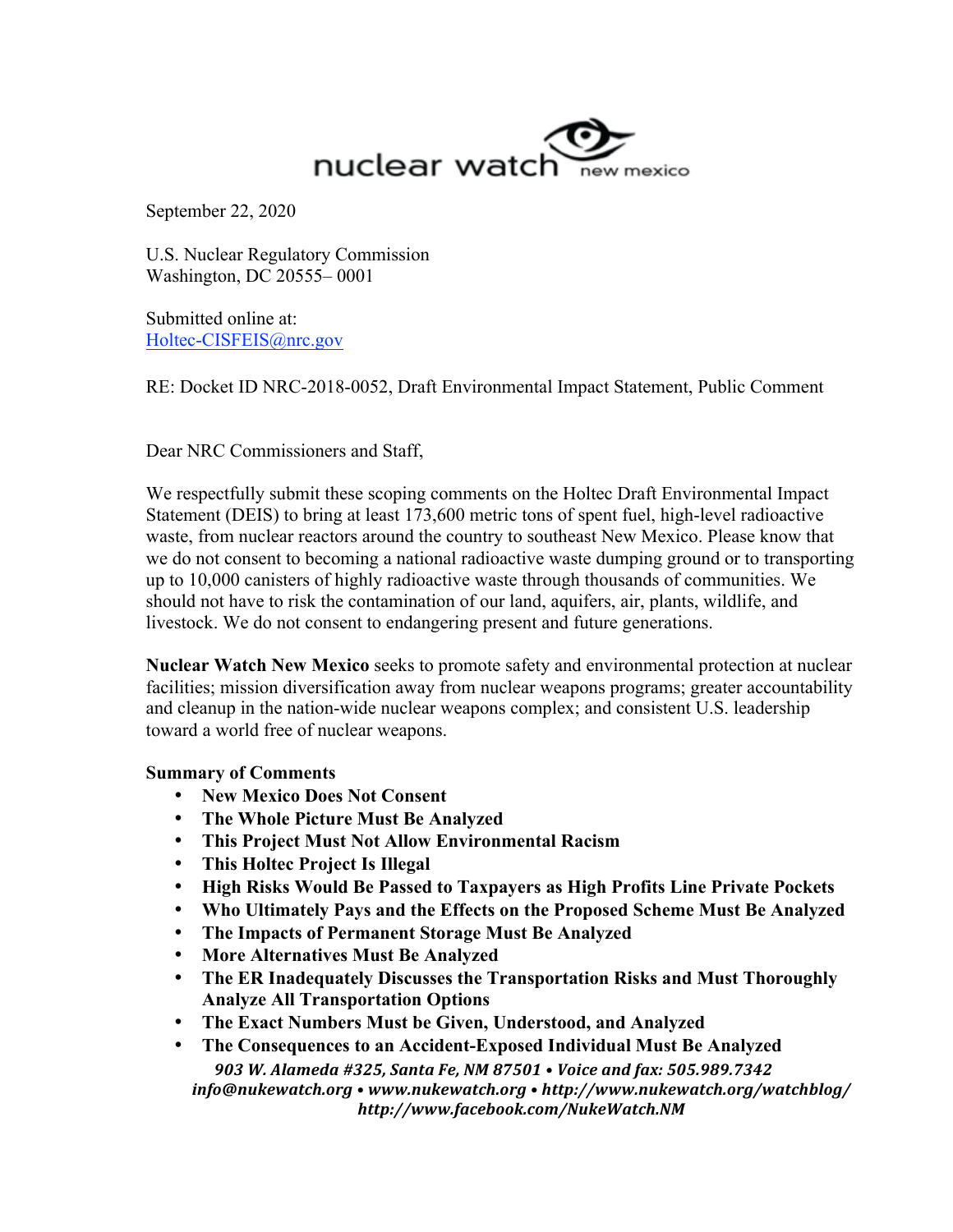- **Threats from Transporting Irradiated Nuclear Fuel Must Be Analyzed in this DEIS**
- **Transportation of All Cask Types Must Be Analyzed**
- **Cracked and Leaking Casks Must Be Addressed**
- **Cumulative Impacts Must Be Analyzed in More Depth**
- **Radiation Monitoring Must Be Continuous**
- **An Accident Cost Must Be Estimated**
- **All Environmental Impacts Must Be Analyzed**
- **Risks of Loss of Institutional Control Must Be Analyzed**
- **Impacts of Future Railroads and Electric Lines Must Be Analyzed**
- **Seismic Impacts On Stored Casks Must Be Stated**
- **Environmental Injustice Must Be Addressed and Analyzed**
- **Economic Injustice Must Be Addressed and Analyzed**
- **Threats to Cultural Properties & Historic Sites Must Be Analyzed**
- **Emergency Response Must Be Analyzed**
- **Specific Monitoring Plans Must Be Included**
- **All Potential Threats to Water & Wildlife Must Be Analyzed in Depth**
- **Impacts to The Lesser Prairie Chicken Must Be Analyzed**

## **New Mexico Does Not Consent**

The motto of the Nuclear Regulatory Commission is "Protecting People and the Environment," yet the NRC's Draft Environmental Impact Statement (DEIS) on the Holtec project does neither. Instead, the NRC's inadequate Draft EIS puts people, wildlife and precious water resources at significant and potentially deadly risk by failing to heed the concerns of the community. We join the All Pueblo Council of Governors, New Mexico Governor Michelle Lujan Grisham, New Mexico State Land Commissioner Stephanie Garcia Richard, more than a dozen county and city governments, the Alliance for Environmental Strategies, the New Mexico Cattle Growers Association, the Permian Basin Coalition of Land & Royalty Owners and Operators, the Nuclear Issues Study Group, and the more than 30,000 residents who commented during the NRC's 2018 environmental scoping period in vehemently opposing bringing the nation's high level radioactive waste from nuclear power plants through our communities to New Mexico.

We do not consent to New Mexico becoming a nuclear wasteland for millions of years.

# **The Whole Picture Must Be Analyzed**

We do not consent to DOE trying to divide and conquer, by attempting to play "orphaned" waste communities off against the rest of us – many "stranded" waste communities have stated explicitly that *de facto* permanent surface storage is done "not in our name." The U.S. Department of Energy's (DOE) stated purpose for prioritizing "stranded" waste is to free up decommissioned nuclear power plant sites for "unrestricted," and productive "re-use." But decommissioning regulations are so inadequate that supposedly "cleaned up" sites are still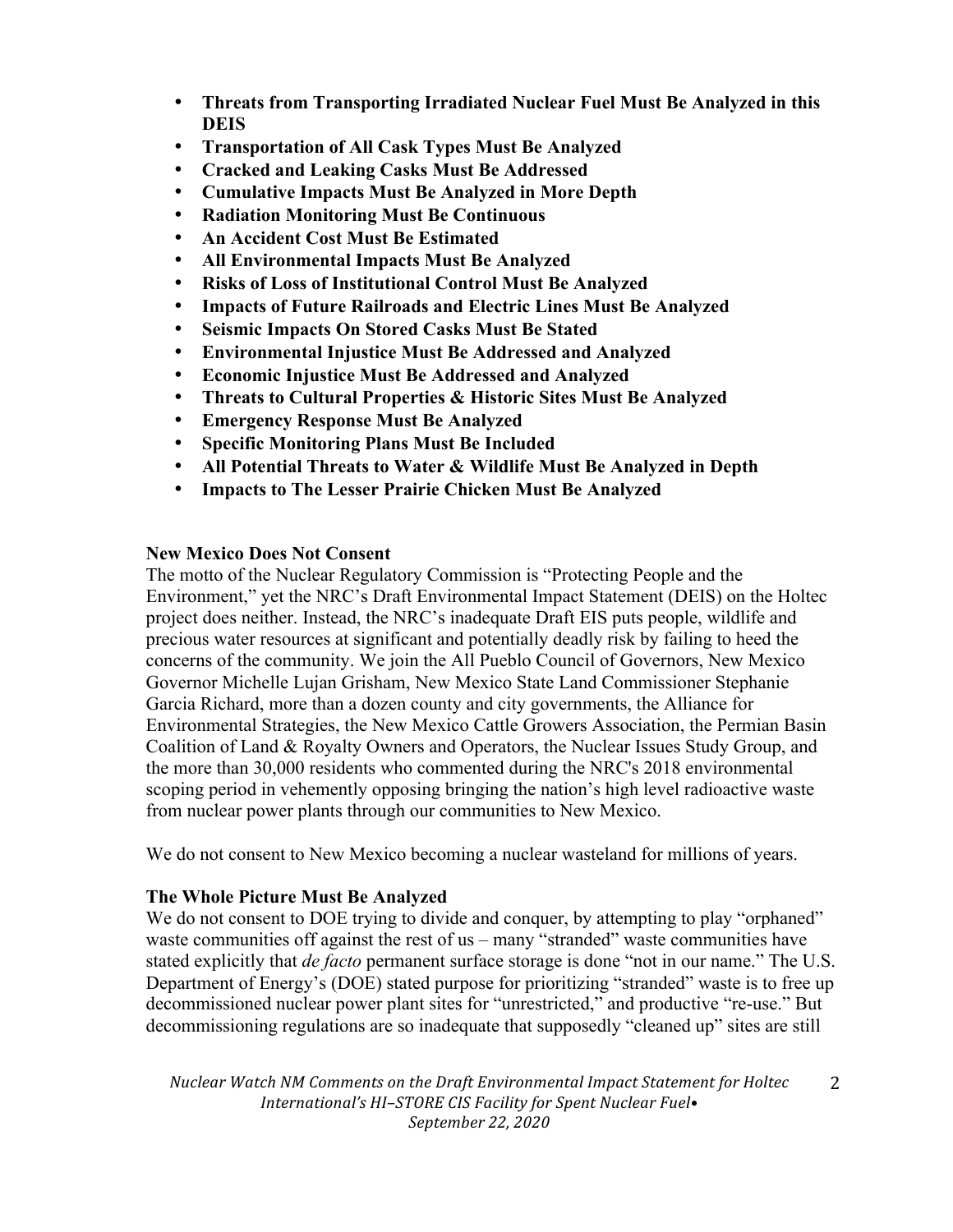significantly contaminated with hazardous radioactivity, making re-use of those sites risky for current and future generations.

In January 2012 the Blue Ribbon Commission (BRC) on America's Nuclear Future parroted DOE's "orphaned" and "stranded" irradiated nuclear fuel arguments in recommending Consolidated Interim Storage Facilities (CISFs) as a top priority. The Holtec/Eddy Lea Energy Alliance (ELEA) cites the BRC's CISF recommendations from the BRC's Final Report in its own application documents. Holtec/ELEA also claim their scheme is consistent with the BRC's and Obama DOE's talk of "consent-based siting." The growing groundswell of public opposition in NM and beyond to this and other CISF schemes, shows that the public does *NOT* consent.

*DOE must analyze all the current reactor storage sites and state the impacts for each site for leaving the casks in place and also for contamination left behind. All questions must be answered, such as: how long will the casks last? And how long will they be safe?*

## **This Project Must Not Allow Environmental Racism**

It's no coincidence that the United States wants to make New Mexico a nuclear wasteland. It ranks as one of the poorest states and is a majority minority state, with more Black, Indigenous and People of Color (BIPOC) residents than white residents. For the NRC to determine that nuclear waste which will threaten life for millions of years would have "small" or "no environmental impact" is a blatant violation of environmental justice principles and is environmental racism in action. We do not give our own government license to allow a private industry to further contaminate New Mexicans' home or to expand the massive nuclear burden New Mexicans already bear.

## **This Holtec Project Is Illegal**

Under current U.S. law, this project is illegal. The Nuclear Waste Policy Act of 1982, as amended, does not allow the federal government to take title to the high-level radioactive waste (commercial irradiated nuclear fuel) until a permanent geologic repository is operating. So, the federal government cannot pay for transportation and storage of the waste as Holtec wants. Legally, the license cannot be issued until a permanent repository is operating.

The DEIS does not discuss those legal requirements and is incomplete and inadequate. The DEIS states: "DOE would be responsible for transporting Spent Nuclear Fuel (SNF) from existing commercial nuclear power reactor storage facilities to the CIS Facility." Current law does not authorize or fund DOE to do such transportation to a private storage facility. The DEIS does not discuss how DOE could legally do what the ER states and is inadequate and incomplete. *Because this whole project does not rest on a legal foundation the NRC should desist from proceeding with this licensing process.*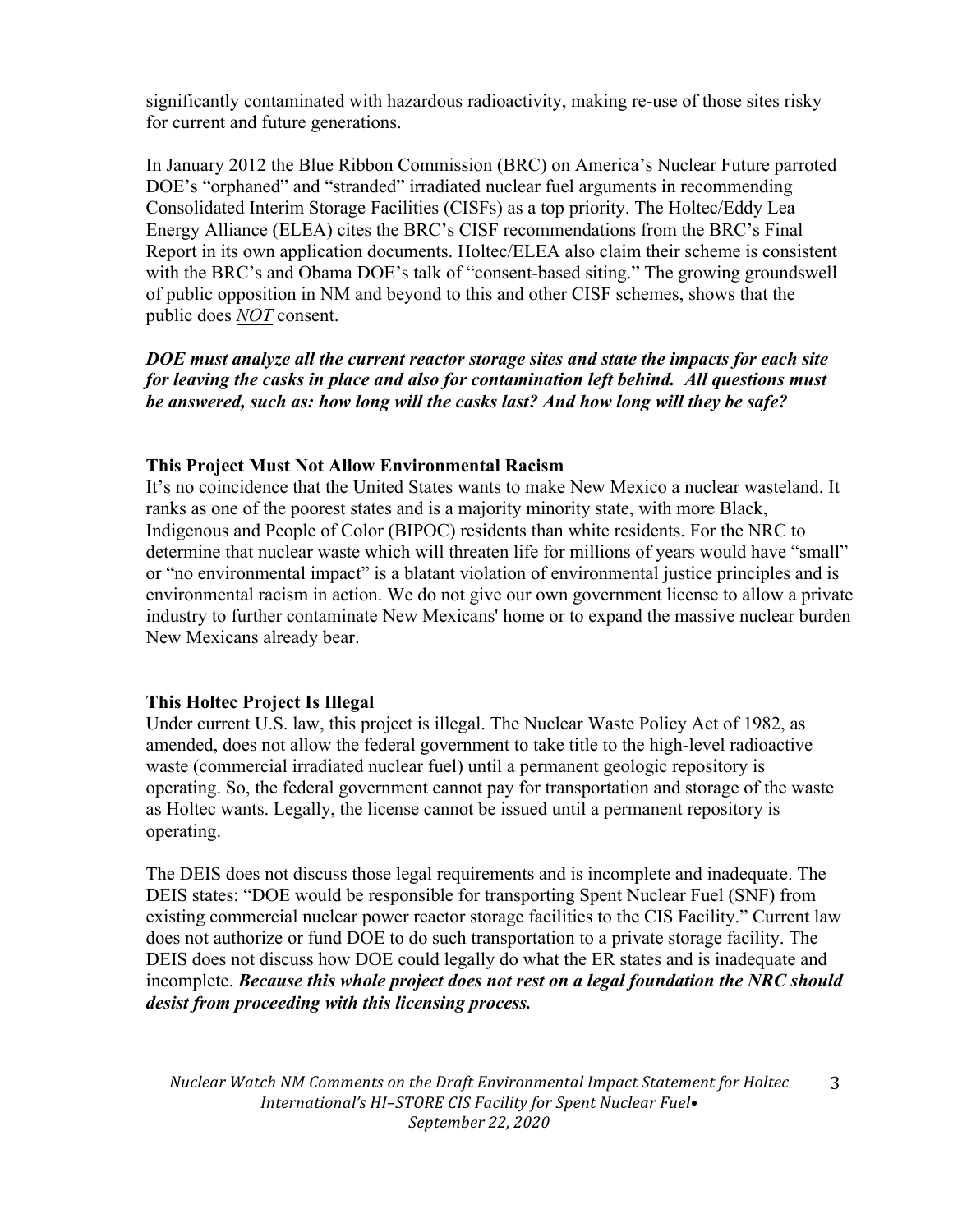The waiver of any connection or "linkage" between development of centralized interim storage facilities (CISFs) and progress toward opening a repository only increases the risk that stored wastes will simply be allowed to remain in centralized, so-called "interim," surface storage facilities indefinitely on into the future. In other words, they could become *de facto* permanent "parking lot dumps."

U.S. Senator Jeff Bingaman (D-NM), former Chairman of the Energy and Natural Resources Committee, warned against this de-linkage in 2012. In fact, the requirement for a permanent disposal repository being opened and *operating* was, and still is, essential and foundational in the Nuclear Waste Policy Act (as amended), which is the benchmark law on commercial irradiated nuclear fuel and highly radioactive waste management. This was, and still is, a safeguard against interim storage sites becoming *de facto* permanent surface "disposal," or "parking lot dumps."

Note that this linkage requires an *operating* repository, not just a licensed one, nor just a proposed one by someone, for someday, somewhere, some way. Current U.S. Department of Energy (DOE) projections for the opening of a permanent burial dump are by 2048, 30 years from now, although they don't know whom, where, or how.

In 2048, it will be 106 years after Enrico Fermi generated the first cupful of high-level radioactive waste of the Atomic Age as part of the Manhattan Project race for the atomic bomb. 2048 will be 99 years after the first so-called civilian, or commercial, irradiated nuclear fuel was generated, at the Shippingport atomic reactor near Pittsburgh, PA. Such long delays in high-level radioactive waste management and disposal are a red flag warning about Holtec/ELEA's CIS facilities becoming long-term, or even *de facto* permanent, surface storage parking lot dumps.

# **High Risks Would Be Passed to Taxpayers as High Profits Line Private Pockets**

Holtec/ELEA hatched this plan as a regional development scheme. This is an example of the tail wagging the dog. The whole scheme is based on the fact that the Eddy-Lea Energy Alliance has some land that they want to develop. DOE must analyze if the proposed site is the best location.

Please explain why are all these high risks being taken in the first place. Certainly not to benefit public health, safety, security, or environmental protection, despite Holtec/ELEA and nuclear power industry claims to the contrary. The transfer of title, liability, costs, and risks for the highly radioactive irradiated nuclear fuel from the companies that generated and profited from its generation must be analyzed. If Holtec/ELEA's lobbyists can finagle access to the monies remaining in the Nuclear Waste Fund coffers, will federal taxpayers and/or nuclear electricity ratepayers be stuck with the bill?

Holtec/ELEA can make large profits "temporarily storing" these highly radioactive wastes (for 40 years, to 120 years, to *de facto* permanently), without having to shoulder any of the costs, or risk-liabilities. NRC must analyze the impacts of a for-profit corporation managing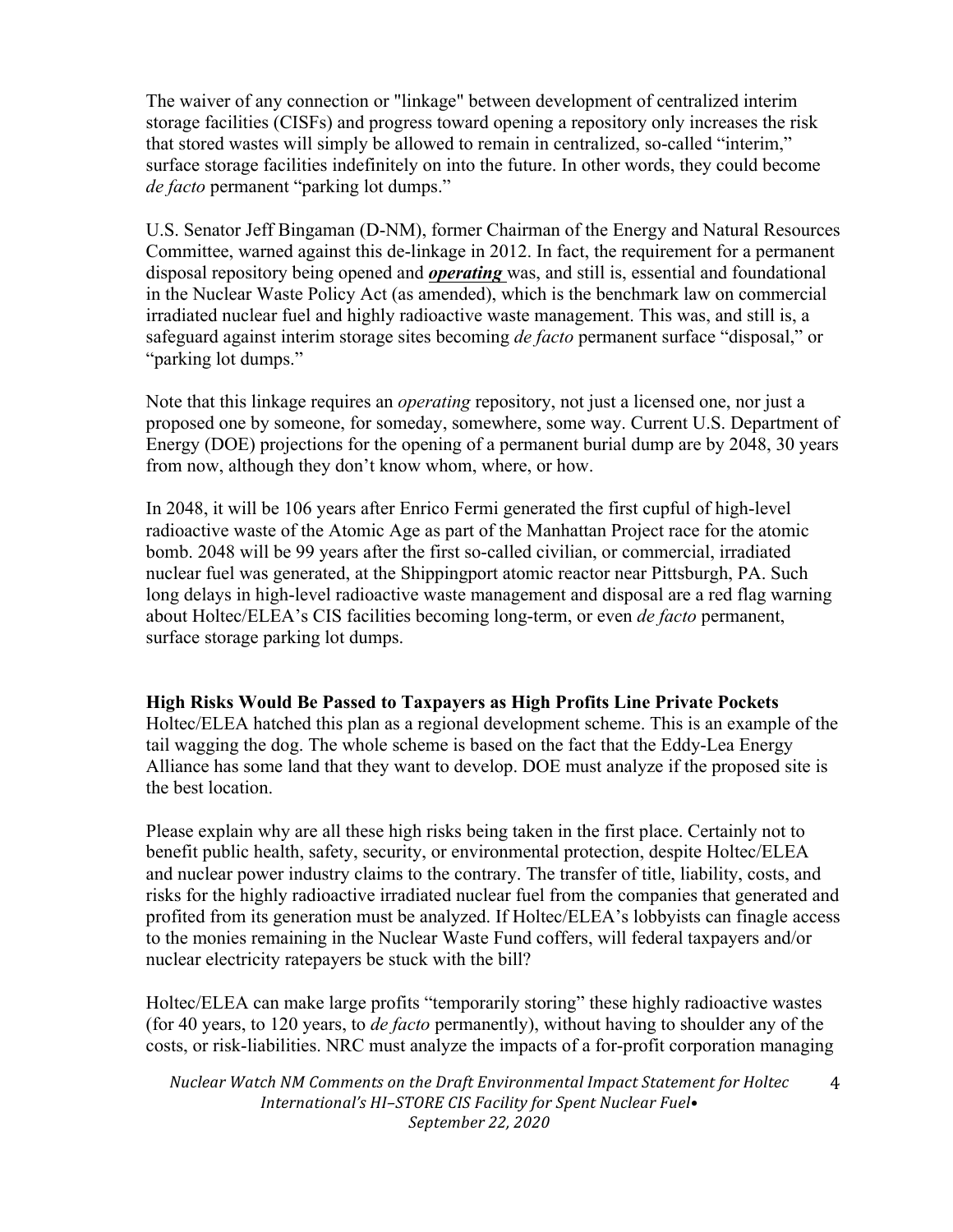the CISF. What if they go bankrupt and walk away? What if the storage system turns out to be faulty? Who, if anyone, will repair any mistakes?

Dr. Mark Cooper of Vermont Law School, in December 2013, in his expert witness comments to the U.S. Nuclear Regulatory Commission's Nuclear Waste Confidence/Continued Storage of Spent Nuclear Fuel Environmental Impact Statement proceeding, calculated that the first 200 years of commercial irradiated nuclear fuel storage will cost \$210 to \$350 billion (yes, with a B).<sup>1</sup>

Cooper's estimate assumed two centralized interim storage facilities CISFs, one permanent geologic repository (burial dump, as currently targeted at Yucca Mountain, Nevada), and ongoing on-site storage at nuclear power plants, as needed. It effectively doubled the costs of nuclear-generated electricity, because those irradiated nuclear fuel management costs had never been accounted for, not in a half-century of commercial irradiated nuclear fuel generation in the U.S. As it turns out, Holtec/ELEA in New Mexico and Waste Control Specialists, LLC in Texas (WCS) – just 38 miles from each other – have now both applied to NRC for CISF construction and operation licenses), Thus, consolidated interim storage, as at Holtec/ELEA in NM, as well at WCS in TX, would be yet another significant public subsidy for the dying nuclear energy industry.

## **Who Ultimately Pays and the Effects on the Proposed Scheme Must Be Analyzed**

At NRC public comment meetings in Hobbs, NM and Andrews, TX in mid-Feb. 2017, re: the Waste Control Specialists (WCS) CISF proposal, then WCS CEO Rod Baltzer said that the federal taxpayer is already obligated to pay for irradiated nuclear fuel storage. This is because DOE signed contracts with nuclear utilities in the mid-1980s, pledging to begin "taking out the garbage" in 1998. He pointed out that the utilities have sued DOE for breach of contract, and won damages from the U.S. Judgment Fund, which draws taxpayer funding from the U.S. Treasury, *not* nuclear-generated electricity ratepayer funding from the Nuclear Waste Fund.

Under the Nuclear Waste Policy Act (as amended) the nuclear utilities (meaning their electricity consumers, a.k.a. ratepayers, as well as shareholders) are responsible for interim storage of irradiated nuclear fuel. Federal taxpayers are responsible for final disposal, in a so-called "deep geologic repository."

Does Holtec/ELEA intend to foot the bill for its CISF in Southeast NM? Does it intend to assume title and liability for the irradiated nuclear fuel? Or will the nuclear power utilities retain title and liability, pay all costs, and assume all risks? But it seems that Holtec/ELEA doesn't want to shoulder the costs, risks, and liabilities. It would prefer DOE (that is taxpayers and/or ratepayers) shoulder those while it simply pockets the profits.

 

 $1$  See his expert comments here, as well as the related press release here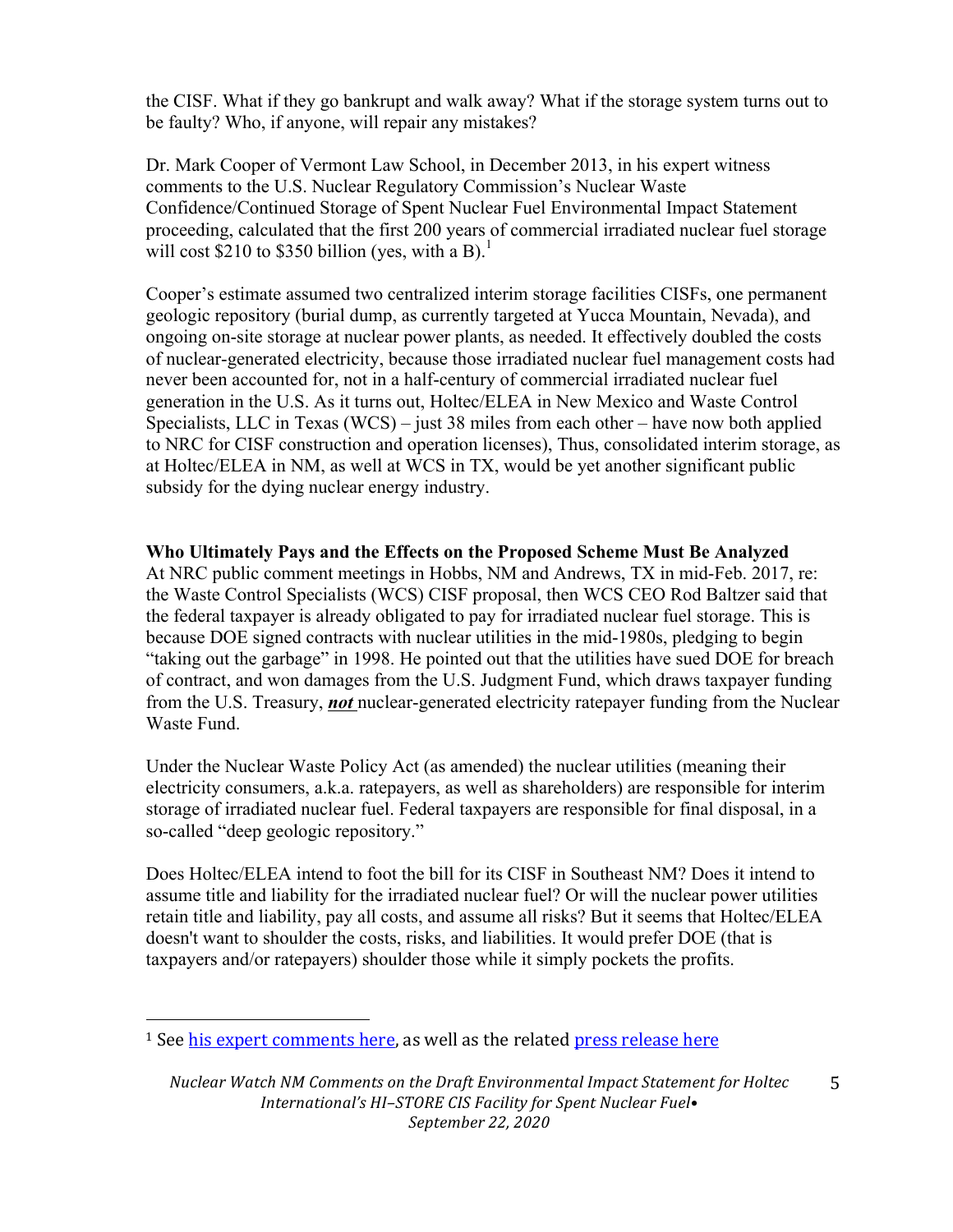Current law requires a final disposal repository to be constructed and operating (not just licensed by NRC), before DOE can take title and liability for commercial highly radioactive irradiated nuclear fuel wastes, and start paying for such costs as transportation to that permanent dumpsite.

DOE *cannot* pay federal taxpayer dollars for privately owned and operated CISFs, absent an operating permanent geological repository – including both Holtec/ELEA's scheme in NM and WCS's scheme 38 miles away in TX. This is not legal under the Nuclear Waste Policy Act, a.k.a. current law.

This is very risky for U.S. federal taxpayer, and/or nuclear electricity ratepayers. The linkage between an operating final disposal repository and a centralized interim storage facility (CISF) in the Nuclear Waste Policy Act is to guard against centralized interim storage from becoming a *de facto* permanent, surface storage "parking lot dump." The U.S. federal taxpayer and/or nuclear electricity ratepayers may get stuck with the costs, liabilities and the risks, indefinitely or forevermore.

This end run around the precautionary linkage between an operating repository and one or more consolidated interim storage facilities that Holtec/ELEA seeks would be a huge boon to the nuclear power industry. It would expedite the transfer of all costs, risks, and liabilities for irradiated nuclear fuel from the nuclear utilities that profited from its generation onto the backs of U.S. federal taxpayers and/or nuclear utility ratepayers, sooner rather than later - even before a repository is operating. Long before the DOE's most recent estimate, as to when a repository can be opened, which is 2048.

# **The Impacts of Permanent Storage Must Be Analyzed**

 

The Environmental Report (ER) must analyze the impacts of this "interim storage" becoming a dangerous *de facto* permanent facility because the waste will likely never be disposed of in a scientifically viable geologic repository using a reliable isolation system. The ER is inadequate and incomplete because it does not analyze the impacts of the spent fuel being left at the Holtec site indefinitely. The NRC must include such an analysis in its draft environmental impact statement (EIS).

The May 2018 Nuclear Waste Technical Review Board (NWTRB) Geological Repository report admits technology does not exist to make a geological repository work even in the short term. And they do not have any idea how they will do that. Unsubstantiated hope is not a plan. It's time for DOE to admit to the world that they have no short-term solution, let alone a long-term solution for a permanent repository.<sup>2</sup>

<sup>&</sup>lt;sup>2</sup> *NWTRB Geologic Repositories: Performance Monitoring and Retrievability of Emplaced High-Level Radioactive Waste and Spent Nuclear Fuel,* May 2018 *http://www.nwtrb.gov/docs/defaultsource/reports/nwtrb\_perfmonitoring.pdf?sfvrsn=6*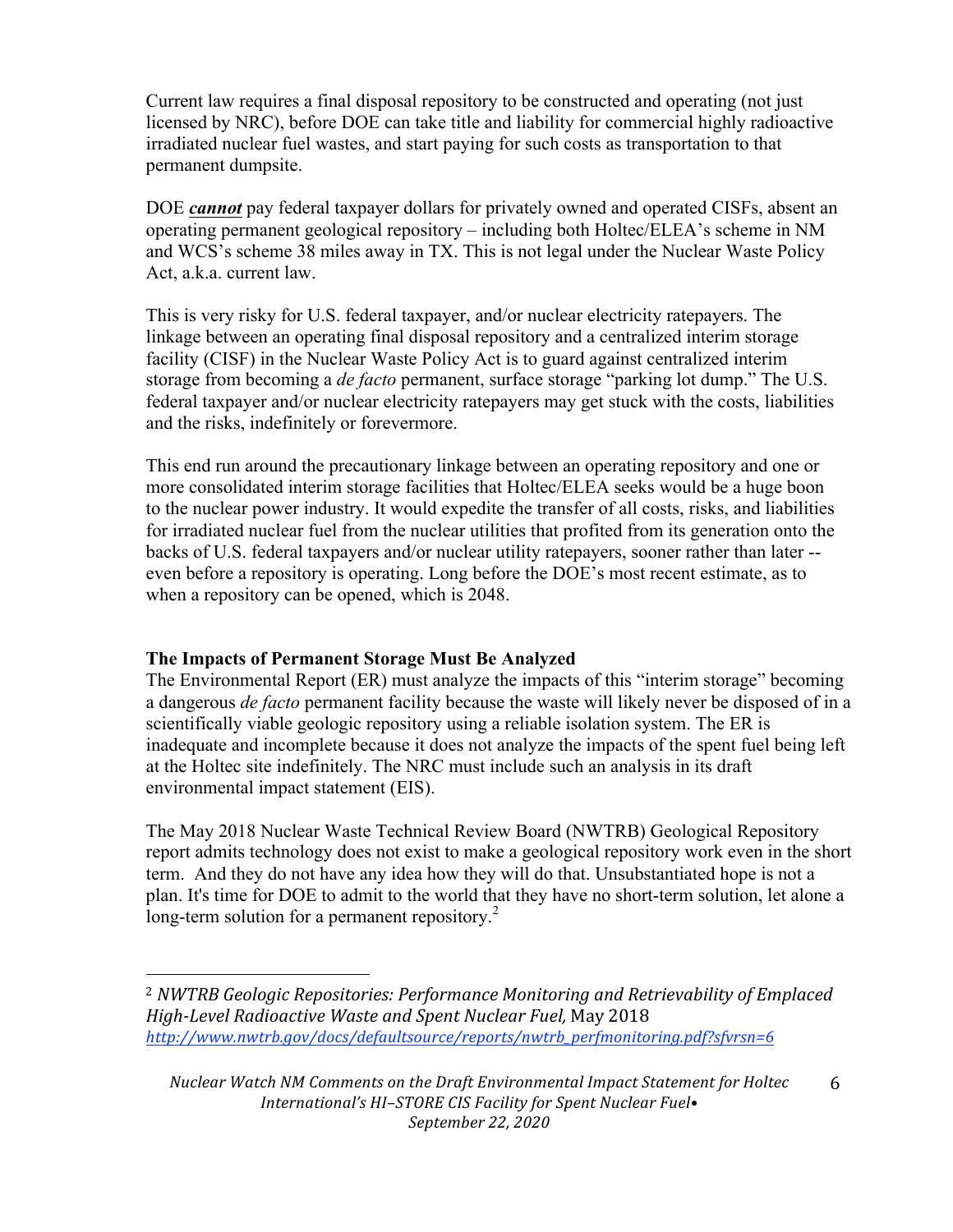## **More Alternatives Must Be Analyzed**

Keeping the spent fuel casks in some form of Hardened On Site Storage (HOSS) on the reactor sites must be analyzed. It is not included in the DEIS's comparison of the safety and cost impacts of the Holtec CIS relative to keeping the waste safely on site. The NRC must also include such an analysis in its draft EIS.

The alternative of consolidated storage being done at an existing licensed Independent Spent Fuel Storage Facility (ISFSI) must be analyzed. According to the NRC website, there are 64 reactor sites with general-licensed ISFSIs in various part of the nation. The ER must analyze why one or more of those sites could not provide some or all of the consolidated storage proposed by Holtec. The NRC must also include such an analysis in its draft EIS.

# **The DEIS Inadequately Discusses the Transportation Risks and Must Thoroughly Analyze All Transportation Options**

The U.S. Nuclear Regulatory Commission's (NRC) evaluation of the environmental impacts of building and operating a Consolidated Interim Storage Facility (CISF) at the proposed site in Southeast New Mexico leads to very high-risk shipping of the irradiated nuclear fuel that is an unavoidable aspect, with LARGE impact, that is part and parcel of this Holtec/ELEA scheme.

The transportation risks given in the DEIS are based on a 4-year old document for another facility. "The incident-free radiological transportation analysis in this ER tiers from the analysis prepared for the proposed WCS CIS Facility in Andrews County, Texas. To analyze the transportation risks for this DEIS, Holtec simply took the WCS report and multiplied by 2.5 times. The transportation risks are based on three sample routes to only three reactor sites, which are supposed to represent all the routes to all the reactor sites. Yet, Holtec proposes to bring ALL of the nation's spent fuel at all of the commercial reactors.

This DEIS must include transportation routes and the potential impacts of accidents or terrorism incidents on public health and safety along all the routes. The DEIS states that highlevel radioactive waste would be transported for more than 20 years. Even one small accident would be one too many. Terrorist acts involving radioactive waste in a large metroplex could have extremely high consequences, which must be analyzed.

The DEIS is inadequate and incomplete because it does not include an adequate analysis of all transportation routes and modes from all reactors. The DEIS is inadequate and incomplete because it does not discuss how rail shipments from reactors without rail access would be accomplished and the risks and impacts of such shipments. The NRC draft EIS must also analyze these transportation risks and impacts, if the licensing process continues.

Since this is supposedly a "storage" site and not a "disposal" site, at some future point the spent fuel will need to be removed and sent to a permanent disposal site, thus doubling the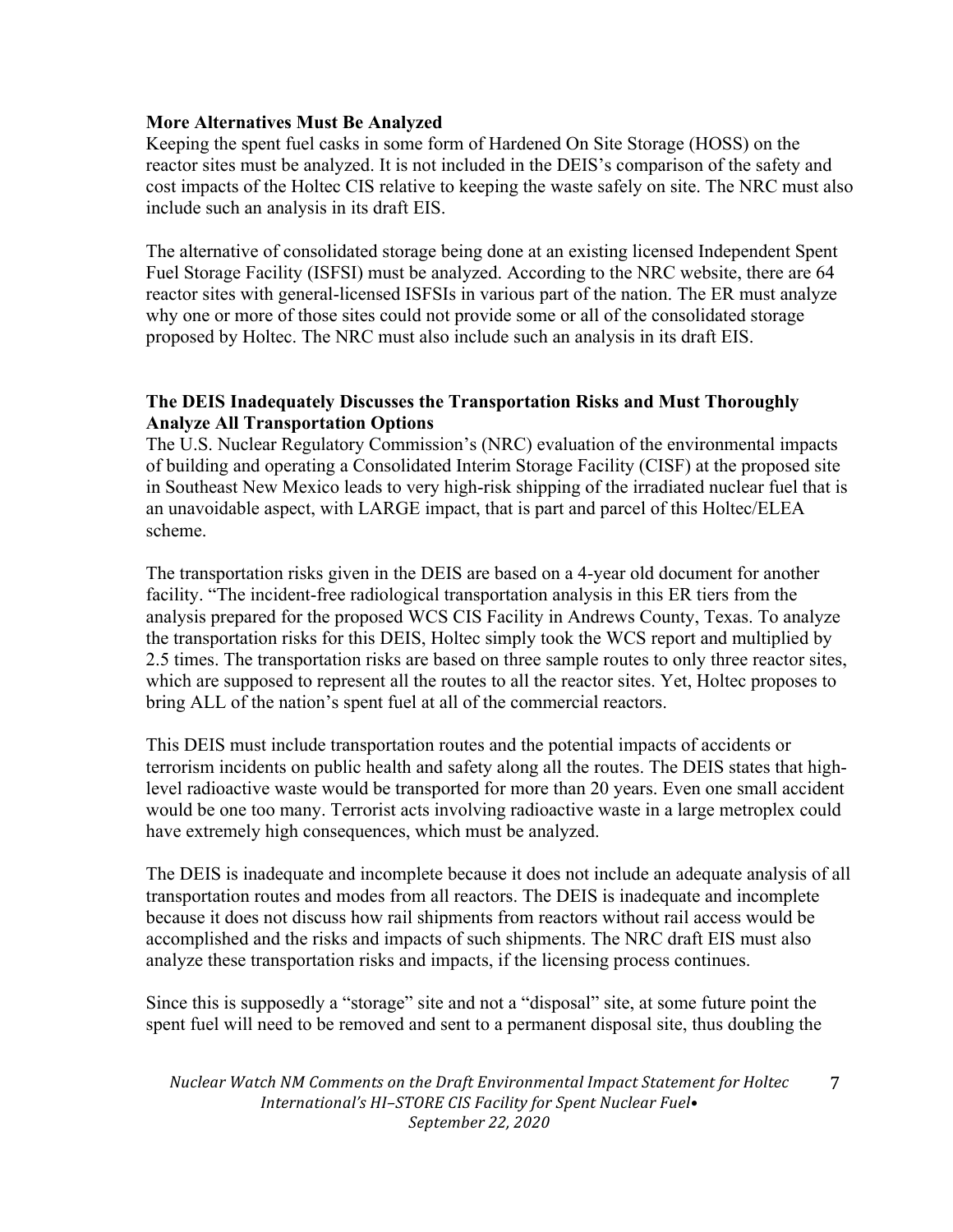transportation risk stated in this DEIS. The DEIS is inadequate and incomplete because it does not include an analysis of such additional transportation routes, risks, and impacts.

## **The Exact Numbers Must Be Given, Understood, and Analyzed**

Holtec/ELEA has proposed moving 173,000+ metric tons of commercial irradiated nuclear fuel. Holtec/ELEA cites the figure of 120,000 metric tons. But in fact, multiplying the first phase of 8,680 metric tons of uranium -- as described in NRC's March 30, 2018 Federal Register Notice -- by 20 phases, over 20 years, as Holtec proposes, that would mean not 100,000, nor 120,000, but rather 173,000 metric tons of commercial irradiated nuclear fuel!

The Holtec/ELEA proposal is significantly larger than even the Yucca scheme. Yucca was and is limited by law to a grand total of 70,000 metric tons of highly radioactive waste. Only 63,000 metric tons of that figure (90% of the overall limit) could be commercial irradiated nuclear fuel. (The other 10% would be DOE irradiated nuclear fuel and high-level radioactive waste, as from research and overseas reactors, and vitrified military reprocessing wastes.)

## **The Consequences to an Accident-Exposed Individual Must Be Analyzed**

Terms like "collective dose risk" and "person-rem" are used to ignore the potential impacts to a single individual. The ER even states, "Because the risks are for the entire population of individuals along the transportation routes, the risk to any single individual would be small." (Pg. 201) This is no excuse to not state the impacts and doses to the individual. The ER is therefore inadequate and incomplete.

We do not consent that HOLTEC/ELEA proposes to establish, operate, and sustain such a facility as proposed without a comprehensive public health assessment performed by the Centers for Disease Control and Prevention or the National Institutes of Health. It is our belief that such an assessment has not been performed and that the current hazards and health effects may unnecessarily endanger Lea and Eddy County populations. The environment there is already saturated through mining and extraction industries.

# **Threats from Transporting Irradiated Nuclear Fuel Must Be Analyzed in this DEIS**

Not only New Mexico would be adversely impacted by the Holtec project: all communities along the transportation routes between nuclear power plants and Holtec's proposed CISF site would be threatened by radiation from the rail cars, and from the devastating financial and environmental damage if an accident or act of malice should occur. Studies have shown that one accident is likely to occur for every 10,000 shipments. It is irresponsible and dangerous for NRC to avoid adequate inclusion (a "hard look," as legally required by the National Environmental Policy Act) of these mammoth risks and liabilities in its DEIS for Holtec's application.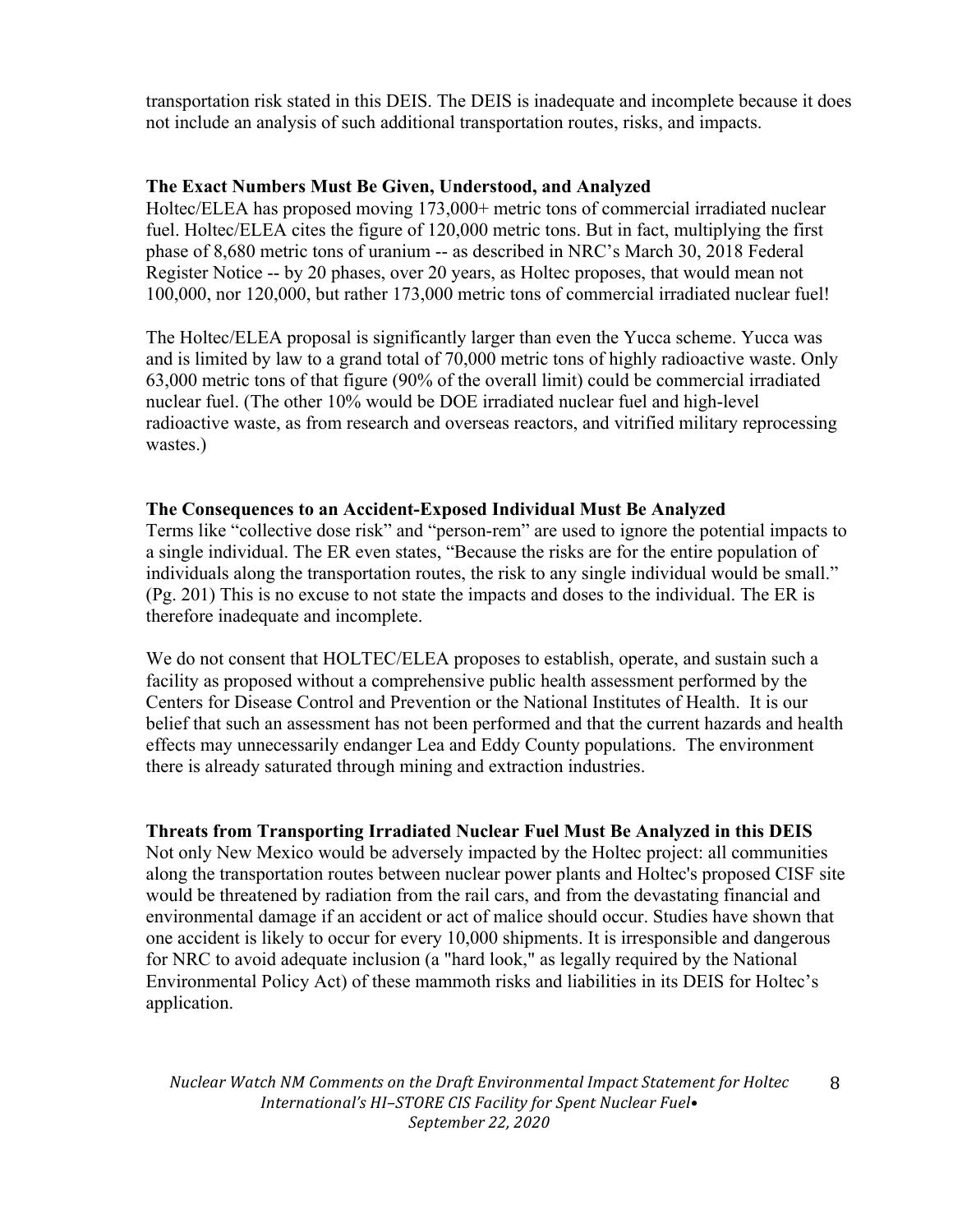We disagree that cumulative impacts of transportation to the CISF should be classified as SMALL (defined by the DEIS as having "environmental effects that are not detectable, or are so minor they would neither destabilize nor noticeably alter any important attribute of the resource") as indicated under section 5.3. The DEIS states that a transportation timeframe analysis of 2017 to 2060 is too short for long-lived radioactive material hazards. Transportation risks must not be ignored.

In Transportation Section 5.3 "The NRC staff do not anticipate transportation impacts on the main rail, because of SNF shipments to the proposed CISF." Why are railway conditions not assessed for transporting radioactive materials? The 2017 Infrastructure Report Card by the American Society of Civil Engineers grades US rail infrastructure as a D+. Since little work has been done since 2017, the grade may be lower. It is stated under Transportation Section 5.3 that radioactive doses from the CISF and nearby radioactive materials transportation activities are additive and therefore these could be harmful to human health—causing latent cancer fatalities (LCF). We disagree that the potential cumulative public dose impacts would be SMALL. In the summary for Transportation Section 5.3 it is stated that radioactive effects resulting from facilities emitting radioactivity and any transportation is SMALL. We disagree because of their overall cumulative impacts of radioactivity from facilities and transportation activity is spread out and long-lived.

## **Transportation of All Cask Types Must Be Analyzed**

None of today's certified waste containers are designed for real world transport conditions (temperatures, crash speeds, submersion in water) and have not been physically tested despite dump promoters' misuse of 40-year-old crash test videos on totally different casks. The storage containers cannot be monitored for potential cracks and leaks, inspected, repaired or replaced even though we know the waste will be dangerous longer than they will last. The technology is in the "future" according to NRC staff. The Nuclear Regulatory Commission (NRC) should include evaluation of moving 10's of 1000's of shipments of the most deadly radioactive waste in super-heavy, inadequate containers over deteriorating railroad tracks, roads and bridges…impacts from many thousands of shipments on infrastructure, on people, businesses, communities and resources all along the way.

#### **Cracked and Leaking Casks Must Be Addressed**

The DEIS does not analyze exactly how radioactive waste from a cracked and leaking canister would be handled, since there is no wet pool or hot cell at the site. If a cask arriving at the site is cracking or leaked, it might not be allowed to "return canisters." The DEIS is inadequate and incomplete because it does not analyze these situations. The NRC draft EIS must include such an analysis.

We do not consent to containers, in violation of quality assurance and quality control (QA/QC) standards, being used to ship highly radioactive waste. Commonwealth Edison/Exelon whistleblower Oscar Shirani, and NRC Midwest Region dry cask storage inspector, Dr. Ross Landsman, revealed major QA/QC violations with Holtec casks, 15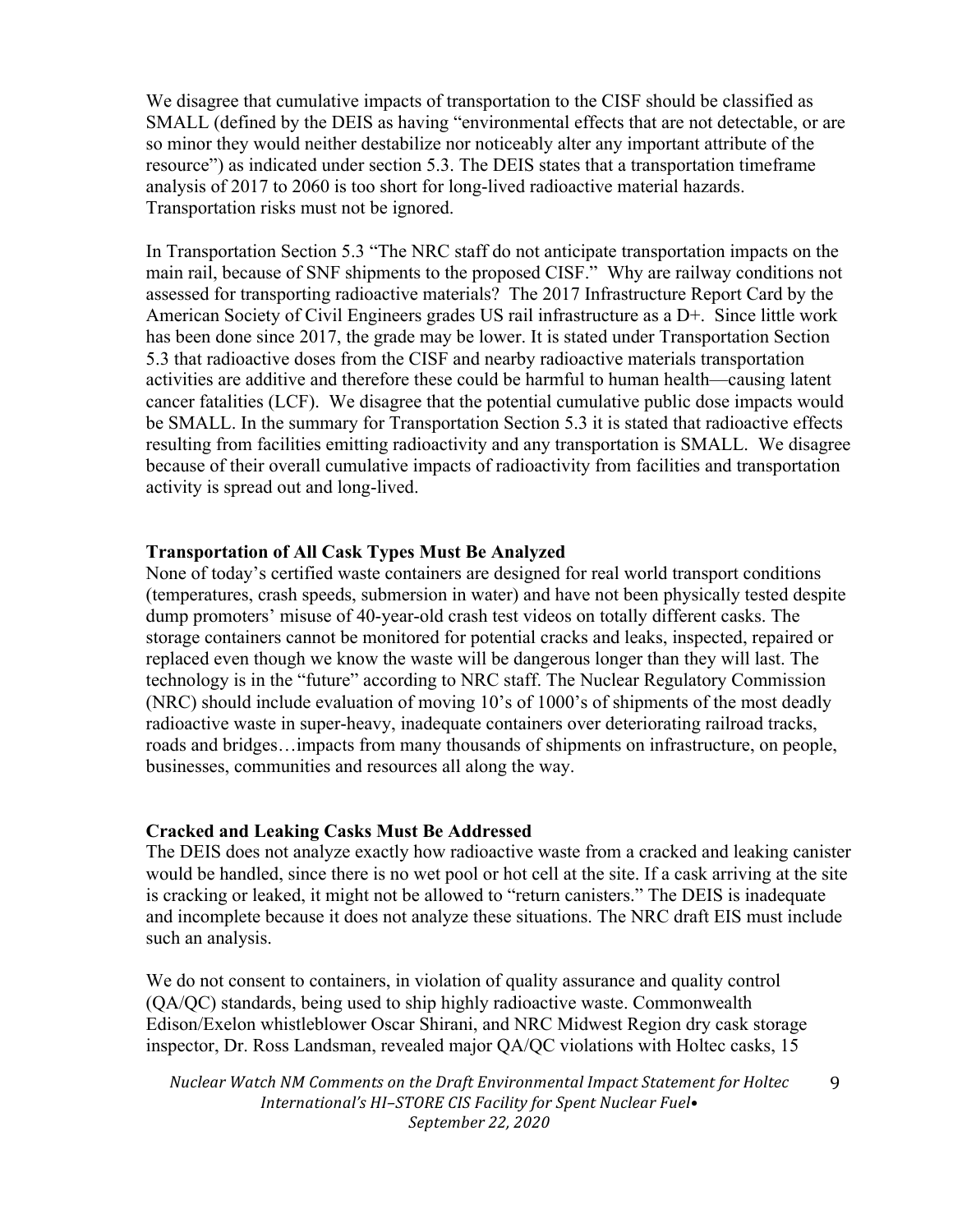years ago. They questioned the structural integrity of Holtec casks *sitting still, going zero miles per hour*, let alone at 60 mph -- or faster -- on the rail lines. NRC has never adequately addressed these QA violations, so we have to assume they have continued right up to the present.

Holtec containers have received an NRC rubber-stamp permit not only for on-site storage at more than a third of U.S. reactors, but also for rail/barge/heavy haul truck transport. To make matters worse, Holtec is the lead partner in the scheme to establish the parking lot dump targeted at New Mexico.

## **Cumulative Impacts Must Be Analyzed in More Depth**

The DEIS is inadequate because it fails to consider cumulative impacts from the damage the nuclear industry has already inflicted on New Mexicans for the past 75 years: uranium mining and milling in the northwest on indigenous Diné and Pueblo lands, including the 1979 Church Rock Disaster; radioactive contamination to Tewa lands and people since the Manhattan Project in the Los Alamos area; fallout on downwinders from the Trinity Test in the Tularosa Basin; the Waste Isolation Pilot Plant, which has already accidentally released dangerous amounts of radiation and now wants to expand; the URENCO uranium enrichment plant in Eunice; the world's likely largest nuclear warhead stockpile on the edge of Albuquerque; and the toxic threat to Albuquerque's aquifer by DOE's Mixed Waste Landfill.

Rather than adding 173,600 metric tons of high-level radioactive waste to a state that has already been unfairly overburdened, the United States should be directing its resources towards cleaning up the contamination already present in New Mexico communities, just compensation and holistic community health studies. The DEIS also fails to account for cumulative impacts from the other proposal for Consolidated Interim Storage, approximately 38 miles east at the current Waste Control Specialists low-level radioactive waste dump in Andrews County, Texas, very near Eunice, New Mexico.

The cumulative impact analysis in the DEIS is limited to a 50 miles radius area. It should be more because nuclear waste storage not only affects onsite environment but affects transportation corridors bringing nuclear waste to the CISF. The cumulative impact analysis of transporting nuclear waste from sites around the nation has to be considered beyond the geographic limit of a 50-mile radius.

The ER mentions WIPP but does not analyze the impacts of a radiologic release from WIPP on the proposed CIS site. This must be done along with analyzing the impacts of an expanded WIPP, which is all too reasonably foreseeable. Also, expanded military flight tests are being proposed for the area.

We do not consent to the targeting of DOE sites, already heavily contaminated with radioactivity and burdened with high-level radioactive waste, to become "parking lot dumps" for the importation of other sites' or reactors' wastes. The proposal to open a "parking lot dump" in Eddy-Lea Counties in extreme southeastern New Mexico, near the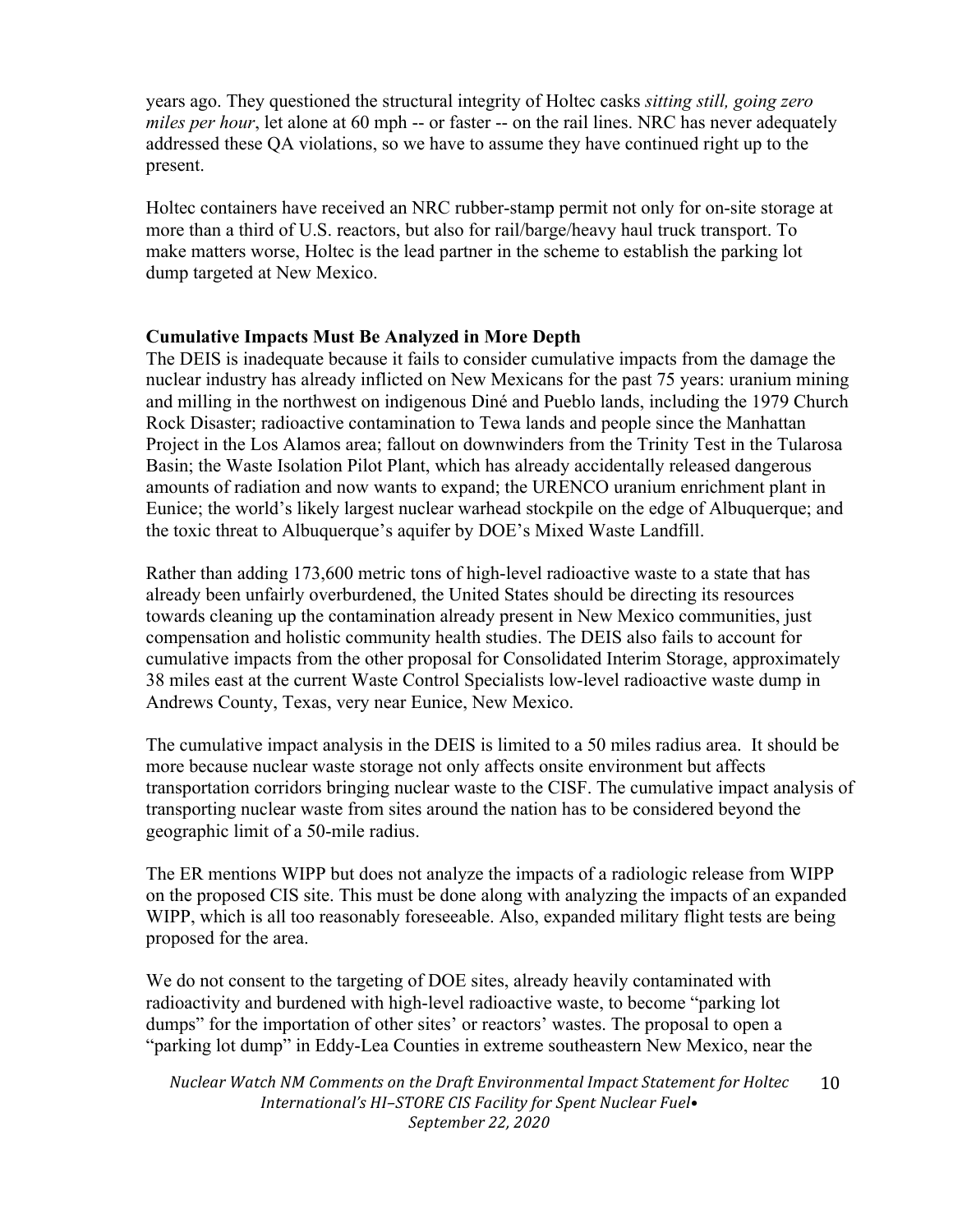Waste Isolation Pilot Project (WIPP), is a case in point. WIPP is the U.S. national dumpsite, in a salt formation 2,000 feet below ground, for transuranic contaminated radioactive wastes from the U.S. nuclear weapons complex. Although DOE assured the public that WIPP could not possibly leak in the first 10,000 years, and would leak at most once in the first 200,000 years, WIPP suffered a transuranic radioactive waste leak to the environment in year 15 of its operations, on Valentine's Day, 2014. Nearly two-dozen workers at the surface suffered inhalation doses of ultra-hazardous, alpha-emitting substances, including plutonium. Transuranics also fell out downwind, to be further distributed by wind and rain over time. The burst of a single drum 2,000 feet underground caused the radioactive release. The root cause of the burst was a chemical reaction due to the mixing of chemically reactive nitrates and lead in with the radioactive wastes, which sparked the ignition. The fire was sustained by the inclusion of organic (meaning fibrous, plant-based) *kitty litter*, meant to absorb liquids. The burst of the single drum completely shut down WIPP for three years. DOE estimates the recovery cost at \$500 million; the *L.A. Times* estimates one billion dollars. Estimates of two billion dollars can be found in the fine print of DOE documents.

The Holtec/ELEA site is located 16 from the WIPP site. Impacts of releases from these two sites on each other must be analyzed.

We do not consent to a *de facto* permanent surface storage "parking lot dump" targeted at Waste Control Specialists, LLC (WCS) in Andrews County, Texas – right on the state line at Eunice, NM. WCS applied to NRC for a CISF construction and operation license on April 28, 2016. WCS already dumps all categories of so-called "low" level radioactive waste – Class A, B, and  $C$  – into the ground, either directly above, or immediately adjacent to, the Ogallala Aquifer. The Ogallala Aquifer serves as a vital supply of drinking and irrigation water for numerous states on the Great Plains, from Texas to South Dakota, including parts of eastern NM. WCS effectively serves as a national dump site for such radioactive wastes. (Several state environmental agency staffers resigned their career jobs in protest over the outrageous decision to allow WCS to open for "low" level radioactive waste dumping in the first place.) WCS also accepted many scores of barrels from Los Alamos Nuclear Lab in New Mexico, containing the same volatile mix as burst in the WIPP underground in 2014.

Already, the potentially bursting barrels have sat out in the hot summer sun at WCS for four years, with no end in sight. Heat fueling a chemical reaction, igniting combustibles, and pressure build-up, is the entire problem with the burst risk. If one or more drums burst at WCS, into the open air of the surface environment, the releases of plutonium and other ultrahazardous transuranic radioactive wastes could be significantly worse, in terms of downwind and downstream fallout, than the 2014 WIPP release. That release originated 2,000 feet below ground and had to follow a long, circuitous path, through thousands of feet of horizontal burial caverns and tunnels, as well as thousands of feet of vertical ventilation shaft, to reach the surface environment, and fallout over a wide area downwind. The drums at WCS are *at* the surface environment! WCS accepting these potentially explosive drums in such a great big hurry in the first place, without even knowing the risks they were getting into, shows what a careless company it is. It cannot and should not be trusted to store highly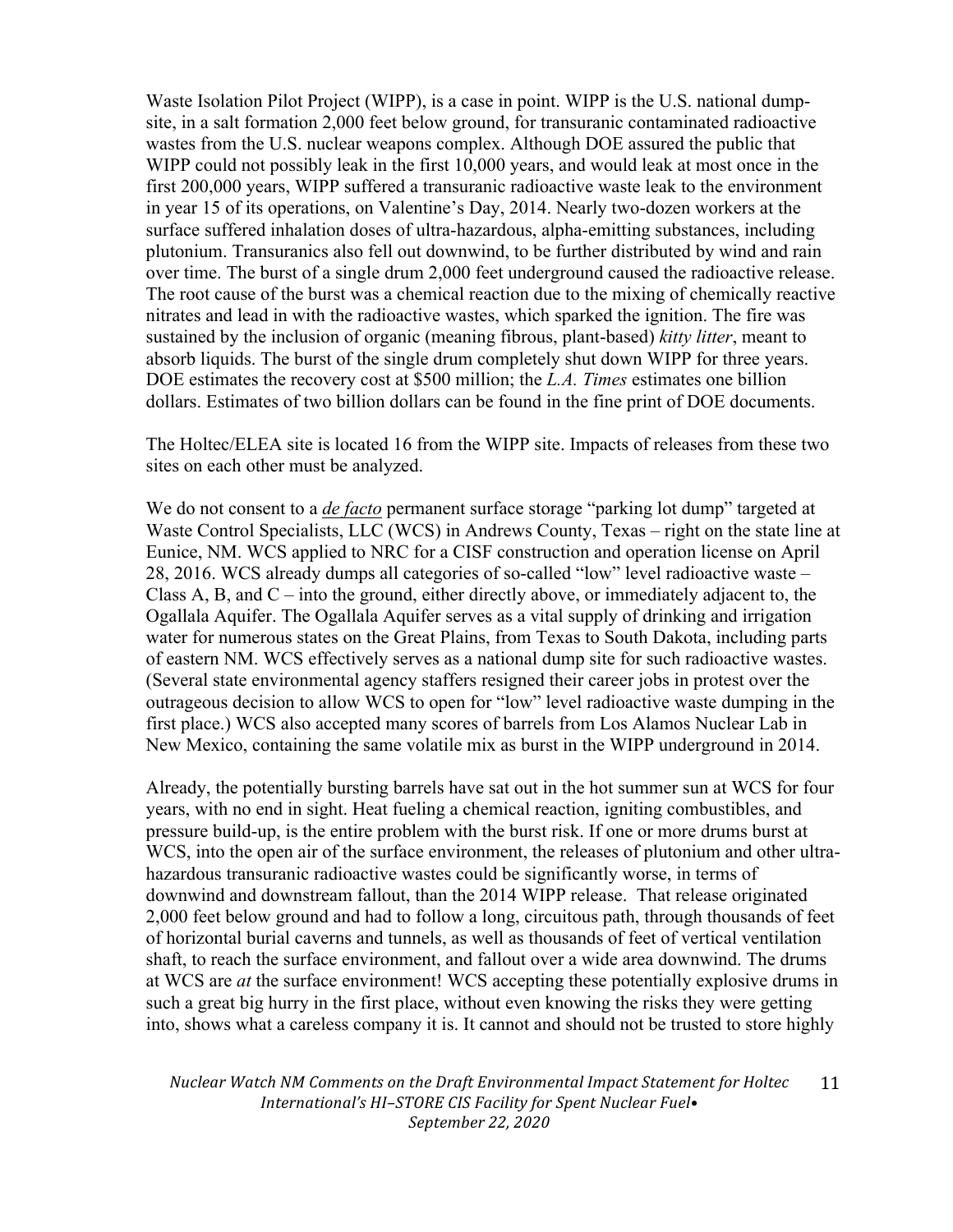radioactive waste, not even temporarily (although "interim" is a deception – the storage would become very long term, perhaps even permanent).

#### **Radiation Monitoring Must Be Continuous**

Under Section 7 - RADIOLOGIC MONITORING AND REPORTING, the monitoring will be collected quarterly. This is grossly insufficient - - monitoring data must be collected at least daily. In addition, the summary report is due yearly, which is too long for the public to wait to know if radiation has been released. Real time radiation monitors should be placed outside the facility based on wind patterns and between the site and towns and cities. When the WIPP release occurred, there was no monitor between WIPP and Roswell and therefore no way to know how it affected the city.

Holtec claims that because the casks are sealed and welded shut there will be no radiation exposure into the air. This is their reason for stating that no radiation exposure into the air will occur and continuous radiation monitors will not be used unless deemed necessary. We disagree because:

1) Radiation can escape casks, depending on the type of radiation and the material that the cask is made of.

2) To wait on monitoring until something is "deemed necessary" is reckless. When dealing with radioactive waste, setting up redundant safety systems before an incident is necessary and should never happen after the fact.

3) Holtec canisters are routinely scratched and cracked routinely every time they are moved, and they will be moved several times before they reach the site (NRC inspection Report & Notice of Violation, ML 18332A357, pp. 8-9, 11/28/18). Transporting the casks from the original power plant site to the CIS site requires at least 4 movements of canister to transport overpack casks; movement later to a permanent repository increases that to at least 8 times, and 4 of these after  $40 + \text{years}$  to degrade.

4) The 1987 Amendment to the Waste Policy Act states that transported nuclear waste must be "retrievable" for inspection, which welded casks do not allow, meaning that radiation releases may not be known when there is time to correct them.

#### **An Accident Cost Must Be Estimated**

Section 8 of the DEIS states that, "...at this time the safety analysis has not identified any credible accidents. Therefore, this EIS will not estimate the cost of an accident specific to this proposed CISF." It defies logic to state that Holtec can't identify any credible accidents. All risks must be identified and assigned costs and it must be done before the license application is approved. To assume an accident will not happen when transporting and storing radioactive waste is the height of hubris on the part of Holtec and the NRC if it approves this. In Japan, no one thought a tsunami from an earthquake would cause a nuclear disaster.

#### **All Environmental Impacts Must be Analyzed**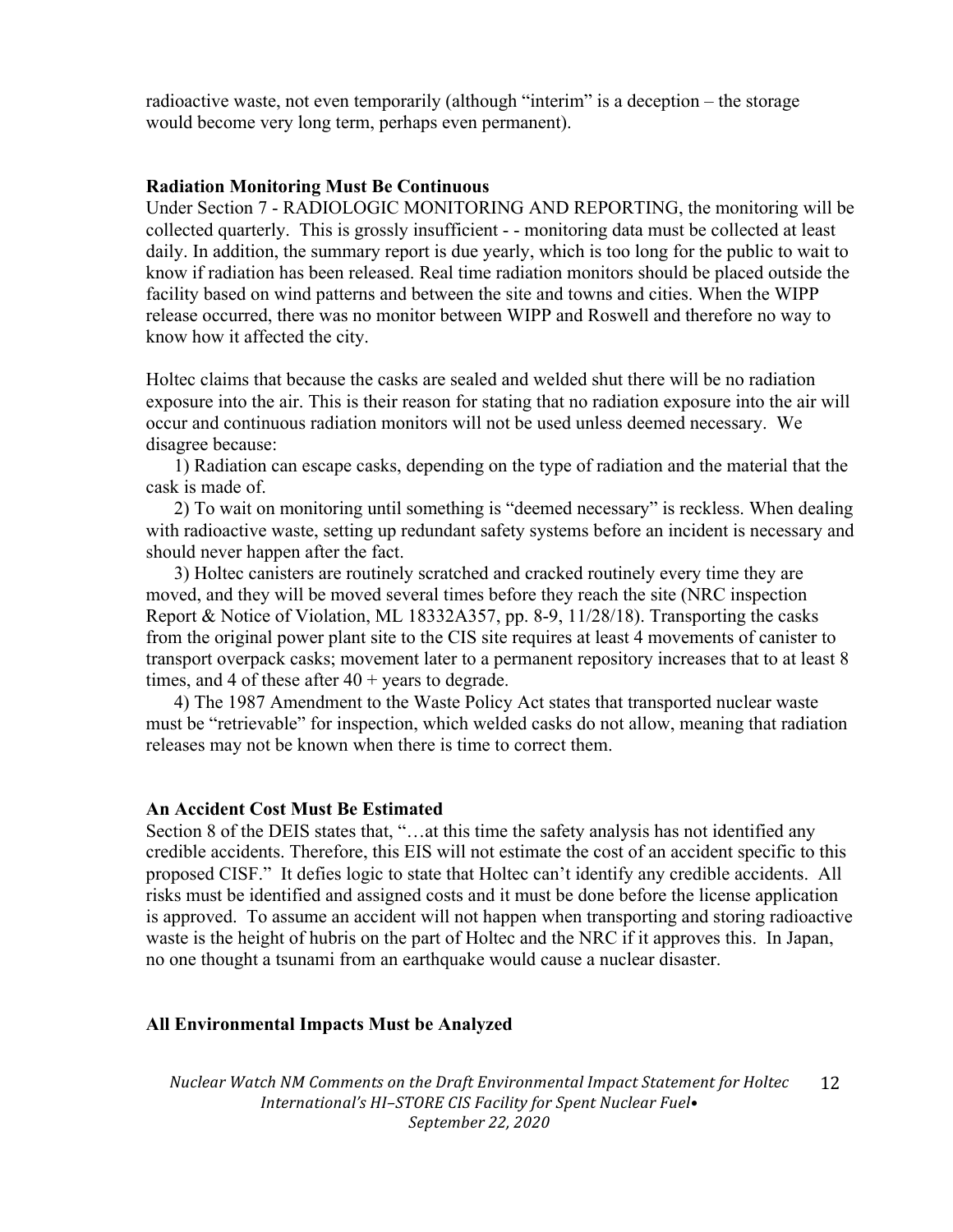Section 9 of this DEIS completely fails to mention the transportation of 173,600 MT of highlevel nuclear waste as having any environmental consequences. The DEIS is incomplete until this analysis is included. The DEIS states that soils will be replaced during decommissioning. Replacement soil, an essential resource that requires long time frames to form, will have to be taken from somewhere else. This is not a SMALL impact for the area where it is taken from.

Holtec claims that they cannot predict the improvement to be expected from the decommissioning and reclamation work and also claim that new technologies may greatly improve reclamation. This is a ludicrous claim and shows the same reasoning that created the radioactive waste problem in the first place. The idea that new technology will somehow solve a problem in the future that we can't solve today is irresponsible. That may indeed come true, but to bet new generations of people on a guess should not be part of an EIS. Our parents' generation, and now ours, has already promised future generations that, somehow, we will have a magical technology that will allow us to change the nature of radioactive decay and its effects on the environment. We should have learned from this illogical thinking and it should not be condoned in HOLTEC's rationalizations.

## **Risks of Loss of Institutional Control Must Be Analyzed**

DOE warned in its Feb. 2002 Final Environmental Impact Statement (EIS) on the proposed Yucca Mountain, Nevada national burial dump for highly radioactive wastes, that loss of institutional control over surface storage sites would eventually prove catastrophic. Loss of institutional control means societal breakdown, so that maintenance, repair, and replacement of infrastructure and storage containers at Holtec/ELEA would be lost over long enough periods of time – in fact, even basic knowledge of the existence of the facility itself there could be entirely lost/forgotten someday!

Entropy means that things falls apart, over long enough periods of time. It is the second law of thermodynamics, after all! DOE was focused on this happening at nuclear power plant sites, if irradiated nuclear fuel was abandoned there forever. But the same is true here. DOE used the argument in its Yucca FEIS as a way of pressuring states (and their congressional delegations) to support the proposed Nevada dumpsite, lest such a catastrophe unfold in their own jurisdictions and districts over time. The prevailing national environmental movement consensus since 2002 has been for Hardened On-Site Storage (HOSS), as close as possible to the point of generation, in order to prevent such radioactive releases at reactor sites. 3

#### **Impacts Of Future Railroads and Electric Lines Must Be Analyzed**

 

The railroads and electric lines are not in place, but must be analyzed. Locations of electrical lines and estimates on electric use must be given. Locations of railroad lines and impacts of railroad construction, including upgrading existing tracks that cannot handle the weight of the HI-STAR 190 transport cask, must be given. The ER is incomplete and inadequate. The NRC

<sup>&</sup>lt;sup>3</sup> See the Statement of Principles for Safeguarding Nuclear Waste at Reactors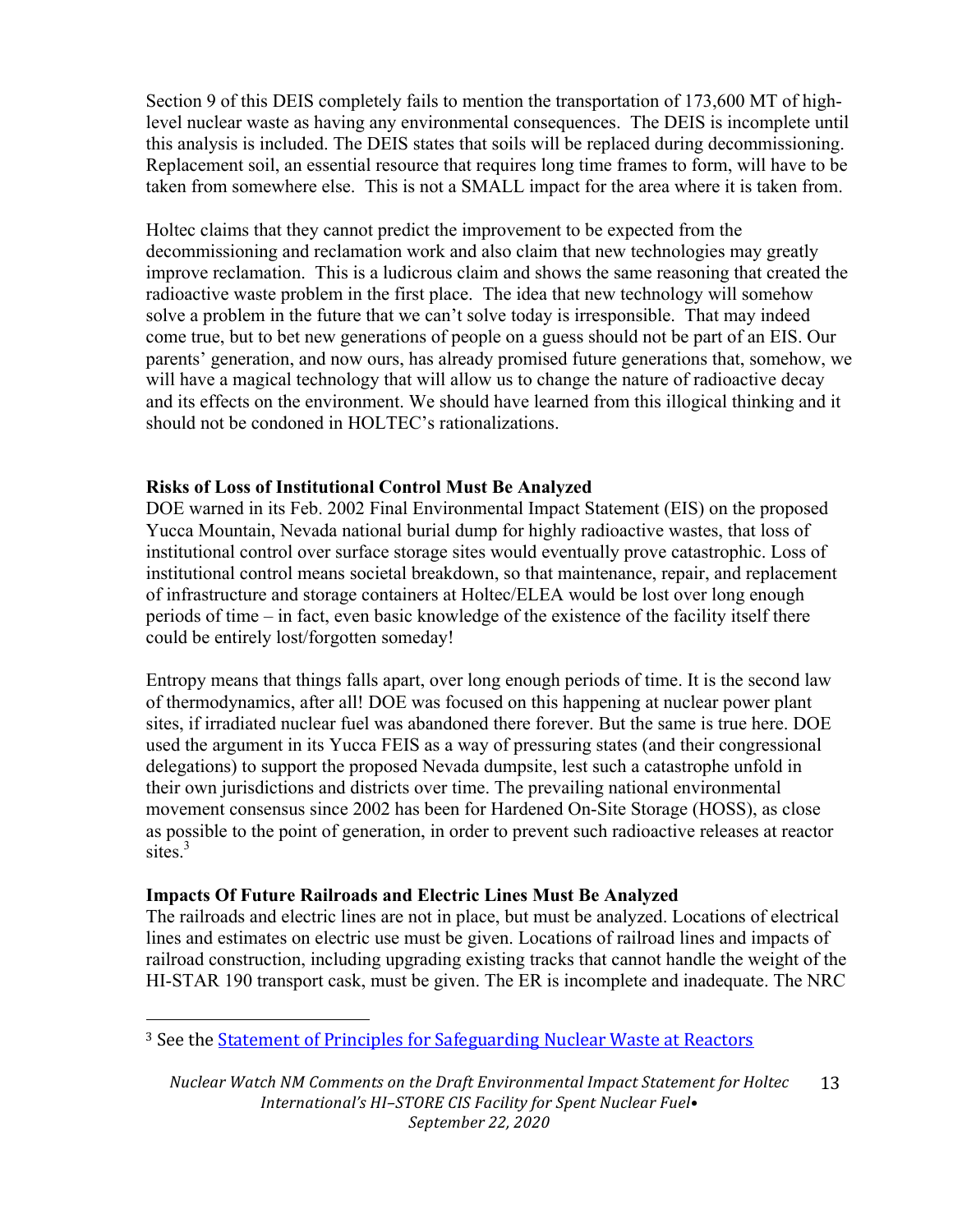draft EIS must analyze these issues, if the licensing process proceeds (which it shouldn't because as previously explained it does not have a legal foundation).

### **Environmental Injustice Must Be Addressed and Analyzed**

We do not consent to the environmental injustice and radioactive racism of yet again targeting low-income communities of color with the most hazardous substances ever created, i.e., highly radioactive irradiated nuclear fuel.

For their part, the Holtec/ELEA CISF in NM, and the WCS, TX CISF, are targeted at the same area. They are but 38 miles from each other. The area has numerous communities that are majority Hispanic. The area is already heavily polluted by both the fossil fuel and the nuclear industry. There are significant poverty rates amongst certain communities in this area as well. In fact, the State of New Mexico as a whole ranks towards the very bottom of a broad spectrum of socio-economic wellness indicators, in comparison to the other 49 states.

This attempt by Holtec/ELEA, as well as WCS, to turn this area of Southeast NM and West TX into a nuclear sacrifice area, is a textbook example of environmental injustice, or radioactive racism. This is all the more clear when the large number of radioactive contamination sites documented on the Sacred Trust NM state map is taken into account. As one of the poorest states, and a majority minority state, New Mexico has experienced environmental racism for decades. People of Color continue to be disproportionately impacted by hazardous and toxic wastes." (Samia Assed, Chair of the New Mexico Poor People's Campaign; see: www.nonuclearwaste.org) NRC should assess the multiple stresses on New Mexicans and failures to compensate them over the history of the atomic age.

## **Economic Injustice Must Be Addressed and Analyzed**

The proposed area has valuable industries including pecan, cattle ranches, dairy, and other local farming interests that would be threatened by a CIS site. Even some of the hazardous and extractive industries that are a big part of the economy oppose the dump. New Mexico has suffered enough as a national sacrifice zone at the hands of the nuclear industry, including abandoned uranium mines, the Manhattan Project, Trinity Test, plutonium contamination in the rivers downstream from Los Alamos, uranium enrichment, and hosting the nation's transuranic waste at the Waste Isolation Pilot Plant.

## **Threats to Cultural Properties & Historic Sites Must Be Analyzed**

Holtec International and the NRC would have us believe that the site is a desolate, uninhabited place with "no historic value or significance." This statement is completely false and without merit. The site is located near or on two lagunas or playa lakes: Laguna Gatuna and Laguna Plata. Laguna Plata is an archaeological district that has been extensively studied for decades. Two sites near Laguna Gatuna, where the nuclear waste is proposed to be stored, are listed on the National Register of Historic Places. Archaeologists have found a plethora of evidence of the Jornada Mogollon people, dating from 200 AD, 700 AD, and 1200 AD. More than 200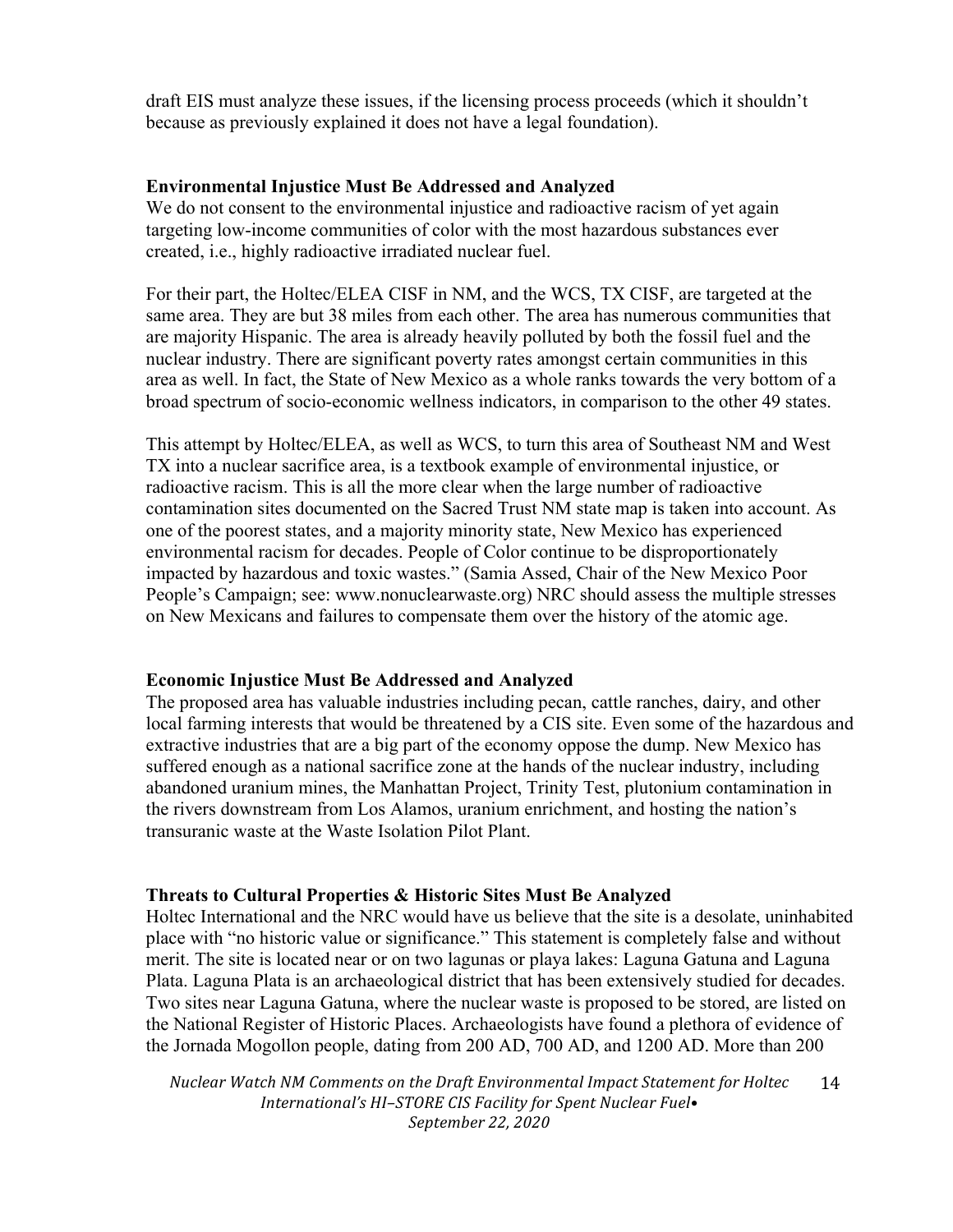archeological sites are located within six miles of the proposed nuclear waste dump. Laguna Gatuna, while often dry, fills with water after monsoon rains, attracting a variety of wildlife and hunters for millennia. The Hopi and Mescalero Apache nations have identified the area as culturally significant to them, and the Hopi nation has informed the NRC that traditional cultural properties could be adversely affected if this project proceeds. The site where Holtec wants to dump tens of thousands of tons of radioactive waste has profound historic value and significance.

## **Emergency Response Must Be Analyzed**

This DEIS should assess and report on the reliability and capability of volunteer and distantlylocated emergency response personnel upon which the site will rely. Include availability, training, equipping and notification of emergency responders along all the routes.

### **Specific Monitoring Plans Must Be Included**

 

DOE has identified waste storage performance confirmation activities, including seepage monitoring and waste package monitoring. Seepage monitoring would evaluate the spatial and temporal distribution of seepage flux into the repository under ambient and thermally perturbed conditions. It also would analyze the chemistry of any collected waters.

Waste package monitoring would include remote monitoring of external corrosion of waste packages. Most existing sensors have relatively short lives and make point rather than spatially distributed measurements. They are designed for near-surface applications, lack the ability to self-calibrate, show long-term instrumental drift, require power for long-term operation, and need to be radiation- and heat-hardened. Work to improve currently available technologies will take a sustained research, development, and demonstration program over many years.

In the case of vadose zone monitoring, technology needs to be developed to measure moisture content and matric potential, two properties used to estimate seepage flux, continuously over long distances and at greater depths and harsher (high temperature, high radiation) environments than at the relatively shallow depths for which current sensors have been developed.

Proposed legislation, such as H.R. 3053 and current appropriations bills would remove these and other safety requirements from the 1982 Nuclear Waste Policy Act (NWPA), the current law. Instead that law should be changed or another law written to require that the Nuclear Regulatory Commission comply with current NWPA and NWTRB safety requirements. The NWPA only applies to the Department of Energy. Long-term research, development, and demonstration of monitoring and sensor technologies are needed to address current technology limitations<sup>4</sup>.

*Nuclear Watch NM Comments on the Draft Environmental Impact Statement for Holtec*  International's HI-STORE CIS Facility for Spent Nuclear Fuel• *September 22, 2020* 15 <sup>4</sup> *NWTRB Geologic Repositories: Performance Monitoring and Retrievability of Emplaced High-Level Radioactive Waste and Spent Nuclear Fuel,* May 2018